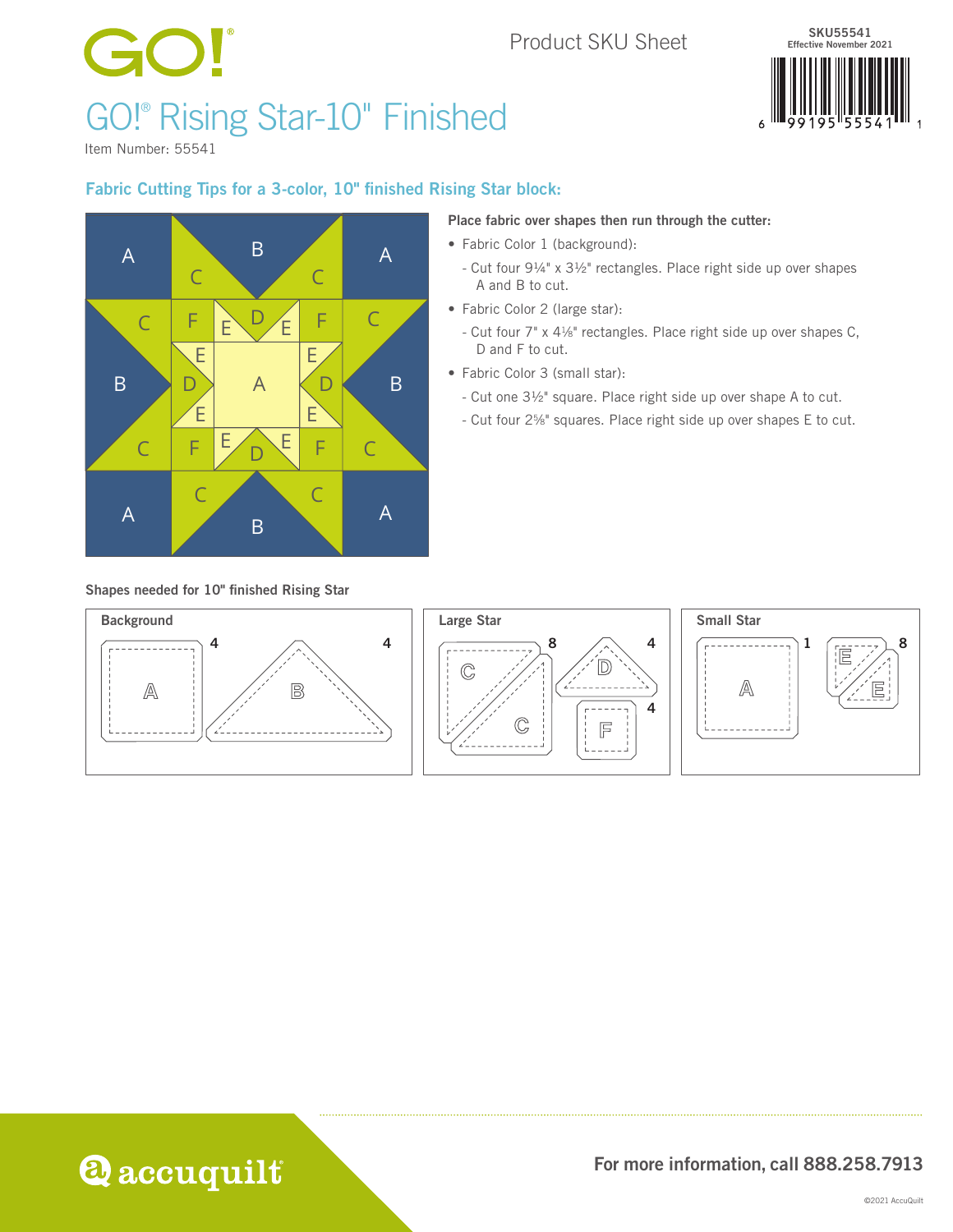

**Q** accuquilt

## For more information, call 888.258.7913